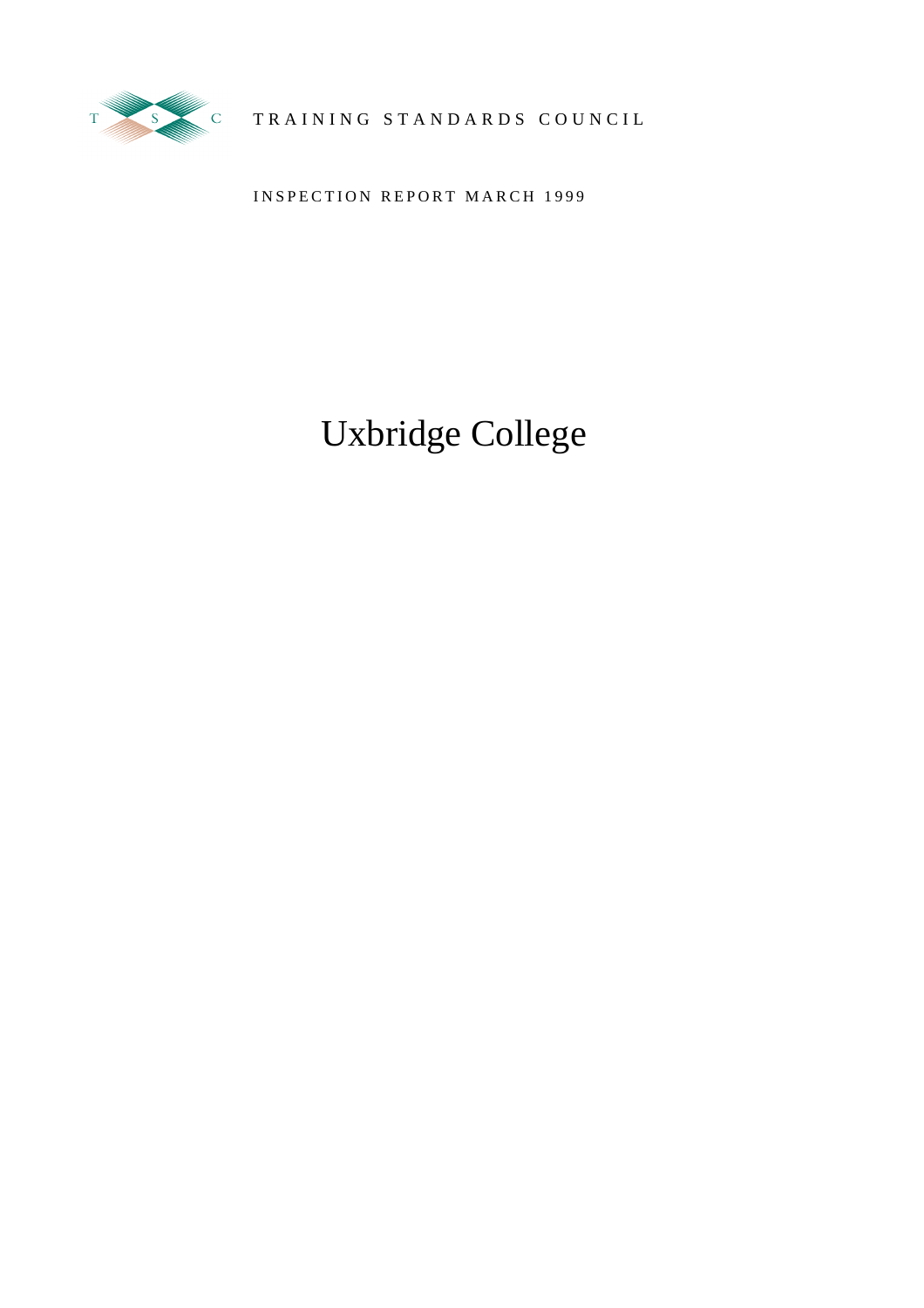

## **SUMMARY**

Uxbridge College offers satisfactory training in engineering. Trainees are offered the opportunity to gain qualifications in addition to their NVQ and the college has developed good working relationships with a range of local employers. The college's approach to equal opportunities is very thorough and is well supported by all staff and employers. It is also subject to a continuing and effective cycle of review and improvement. Trainee support arrangements are comprehensive and include a team of well-qualified support staff. The overall management of training is good and management information is effectively communicated to all staff. Quality assurance arrangements help to ensure that training is consistently of a high quality.

#### **GRADES**

| <b>OCCUPATIONAL AREAS</b> | <b>GRADE</b> | <b>GENERIC AREAS</b> | <b>GRADE</b> |
|---------------------------|--------------|----------------------|--------------|
| Engineering               |              | Equal opportunities  |              |

| <b>GENERIC AREAS</b>   | <b>GRADE</b> |  |  |
|------------------------|--------------|--|--|
| Equal opportunities    |              |  |  |
| Trainee support        |              |  |  |
| Management of training |              |  |  |
| Quality assurance      |              |  |  |

### **KEY STRENGTHS**

- ♦ effective integration of key skills into occupational area
- ♦ additional qualifications offered to all trainees
- ♦ effective external promotion of equal opportunities
- ♦ comprehensive equal opportunities review arrangements
- ♦ wide range of trainee support services
- ♦ excellent supported learning centre resources
- ♦ managers encourage open debate among staff
- ♦ comprehensive and accurate self-assessment report

#### **KEY WEAKNESSES**

- ♦ no co-ordination of on- and off-the-job training
- ♦ poor documented reviews of trainees' progress
- ♦ key skills not systematically assessed on entry
- ♦ some management and quality systems do not extend to work-based training programmes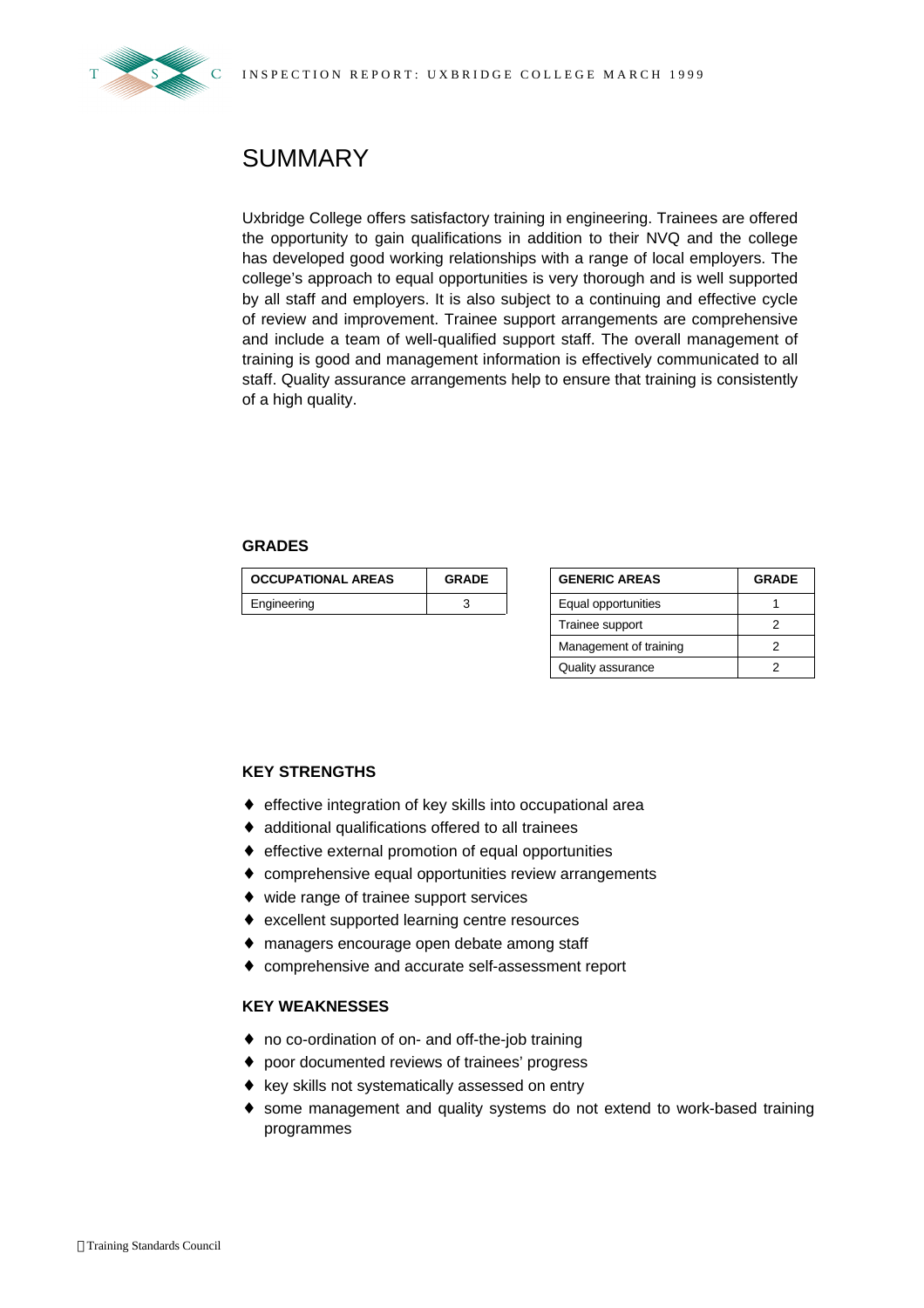

## INTRODUCTION

1. Uxbridge College is a general further education college situated on the outer fringes of west London. It is the only further education college in the London Borough of Hillingdon. It employs 340 staff and has 6,621 students who are, in the main, funded by the Further Education Funding Council (FEFC). The college attracts students and trainees from the bordering boroughs of Ealing, Harrow and Hounslow, and from Buckinghamshire and Berkshire. An increasing number are drawn from the east and south of the borough and the proportion of students and trainees from minority ethnic groups has increased to 52 per cent in the last three years. The college has two campuses, one at Hayes and one at Uxbridge. The campuses are of roughly equal size, although located in very different communities. The Hayes campus is subject to major redevelopment. Uxbridge, in contrast, is a large campus with buildings of modern construction. The college receives funding from a variety of sources including the FEFC, grants, income from fees and a contract with West London Training and Enterprise Council (TEC) for its small work-based training for young people contract. This TEC-funded work accounts for less than 0.3 per cent of the college's total income. Trainees are working towards national vocational qualifications (NVQs) in engineering trades.

2. West London is an economically active area, with an advanced logistics sector based around Heathrow airport. The surrounding area has a high concentration of information technology companies and corporate headquarters. The economic development of old manufacturing sites has led to a high concentration of industries using advanced technology and the excellent economic infrastructure of west London ensures that it is a major area for international business investment. The local unemployment rates in January 1999 for the area covered by West London TEC are: Ealing 5.1 per cent, Hillingdon 2.6 per cent, Hounslow 3.9 per cent and Richmond 2.1 per cent, compared with the national average of 5.2 per cent. The proportion of people from minority ethnic backgrounds varies from 6.6 per cent for the Richmond area to 36.6 per cent for Ealing. In 1998, the percentage of school leavers achieving five or more general certificates of secondary education (GCSEs) at grade C and above was 50.6 per cent for Richmond and 44 per cent for Hillingdon, compared with the national average of 46.3 per cent.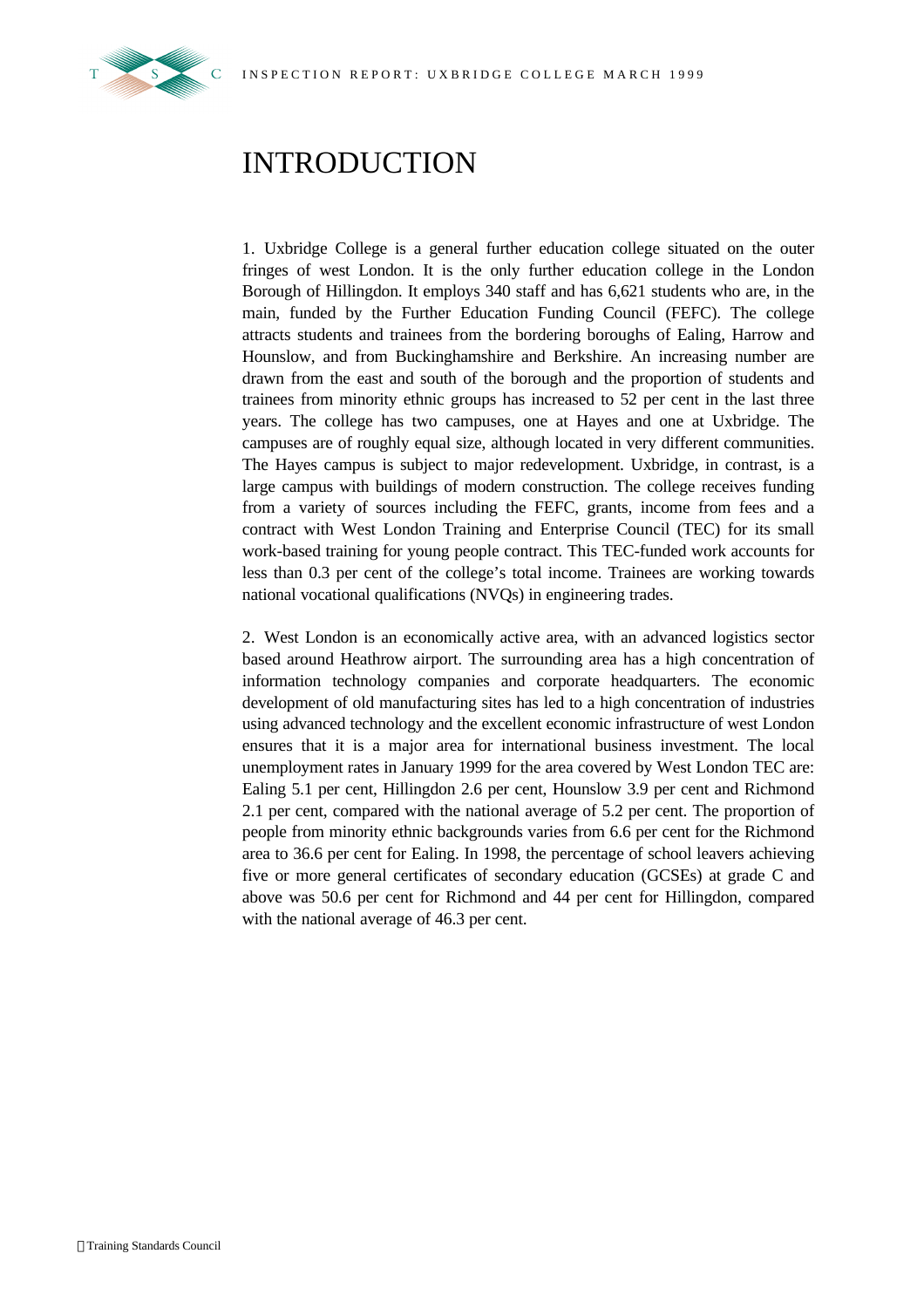

## INSPECTION FINDINGS

3. Uxbridge College is subject to the FEFC self-assessment and four-yearly inspection process and is, therefore, familiar with the concept of self-assessment. It produced its self-assessment report for the Training Standards Council four months before inspection. Staff from the business unit of the college and the appropriate occupational areas were involved in the process.

4. A team of two inspectors spent a total of four days at Uxbridge College during March 1999. Inspectors examined college and awarding body documents. They interviewed 10 college staff and seven trainees and held discussions with five employer representatives. They examined assessment records, trainees' work and the portfolios being compiled for NVQs. Inspectors observed three training sessions, the details of which are tabled below:

Grades awarded to instruction sessions

|              | <b>GRADE 1</b> | <b>GRADE 2</b> | <b>GRADE 3</b> | <b>GRADE 4</b> | <b>GRADE 5</b> | <b>TOTAL</b> |
|--------------|----------------|----------------|----------------|----------------|----------------|--------------|
| Engineering  |                | c              |                |                |                | ╭            |
| <b>Total</b> |                |                |                |                |                | w            |

### **OCCUPATIONAL AREAS**

### **Engineering Grade 3**

5. There are seven engineering trainees on modern apprenticeship programmes, working towards NVQs at level 3. Three of these trainees are working towards motor vehicle qualifications and four are working towards mechanical engineering qualifications. All trainees are in employment, training on the job and attending Uxbridge College on a day-release basis to gain background knowledge and undertake some training and assessment and key skills development. Most trainees are also taking additional qualifications. Staff are occupationally qualified and experienced and hold trainer and assessor awards. There is a small number of qualified assessors in the workplace. College tutors visit trainees and carry out assessments in the workplace. Trainees are visited regularly and their progress is reviewed in the workplace. All trainees undertake an initial assessment as part of a college-wide policy but there is no systematic initial assessment of key skills upon entry, although prior learning is accredited where appropriate. The self-assessment report contained some strengths and weaknesses more relevant to the generic aspects of provision. Inspectors agreed with the remaining strengths and weaknesses and awarded the same grade as that proposed by the college in its self-assessment report.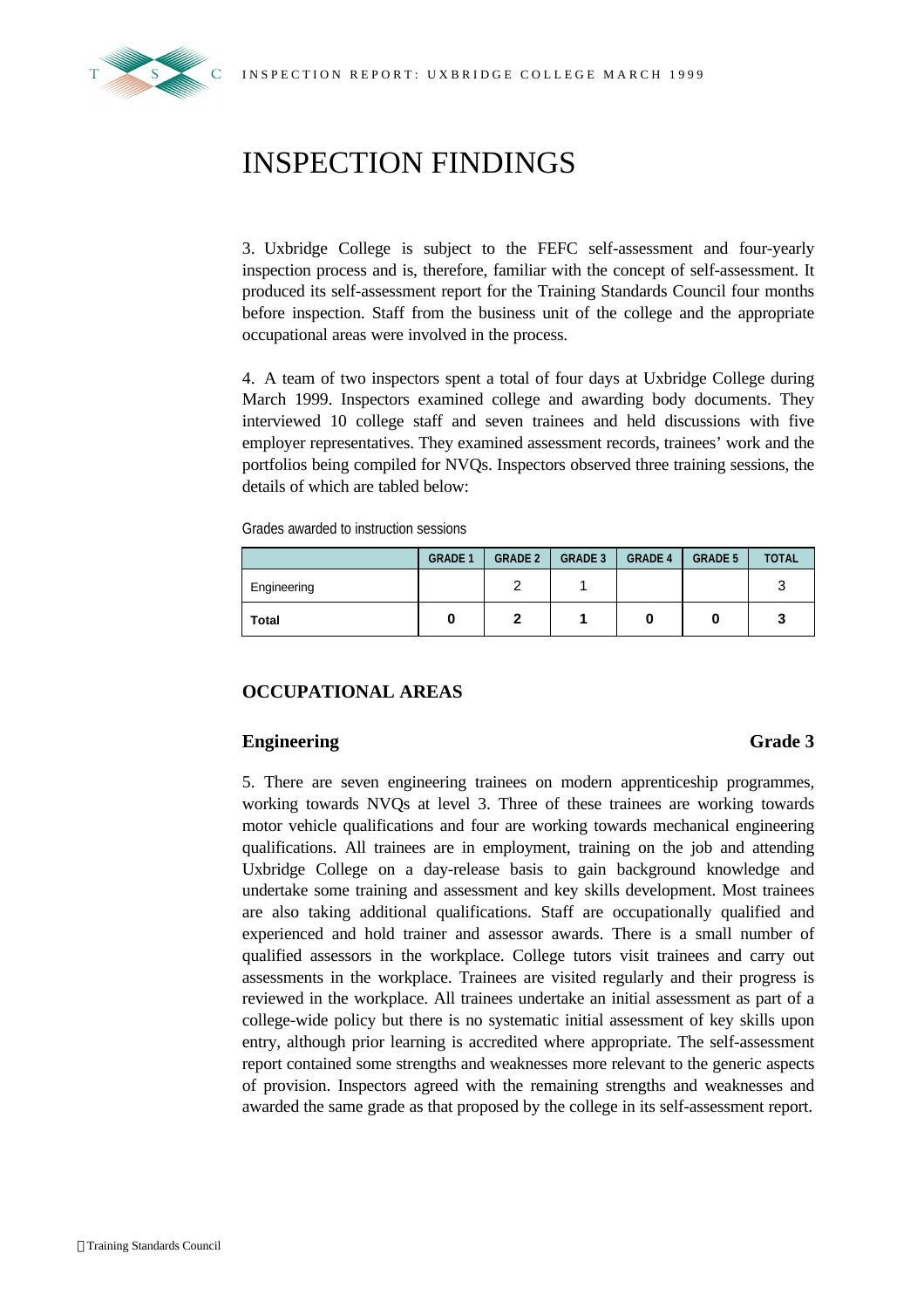

#### *STRENGTHS*

- ♦ staff have extensive knowledge of the industry
- ♦ effective integration of key skills into occupational area
- ♦ opportunities for trainees to gain additional qualifications

#### *WEAKNESSES*

- ♦ no co-ordination of on- and off-the-job training
- ♦ poor documentation of trainees' progress reviews
- ♦ low awareness by trainees and employers of NVQ programmes

6. College staff are all vocationally qualified, hold, or are working towards, assessor awards, and have had considerable experience working in their respective industries. Workplace supervisors are encouraged to register for assessor awards and workplace assessment is beginning to happen. Reviews of trainees in the workplace are regular and a supportive relationship exists between tutors, trainees and workplace supervisors. The key skills workshops in the college are well structured and assignments reflect the vocational work of the trainees. The final assignment is based on a project related to improving the way of working in the trainees' place of employment, encouraging involvement by employers. Some trainees take additional qualifications in order to improve their background knowledge. These include qualifications for motor vehicle trainees and mechanical engineers. A number of trainees are about to complete modern apprenticeships, but the programme is not sufficiently established to provide any information regarding trainees' achievements.

7. Good working relationships exist between all parties involved in the training process and good training takes place both on and off the job, but there is no coordination between the two. A number of employers are keen to gain more information to improve the effectiveness of the on-the-job training and, in particular, relate the skills developed at college to the workplace. Leaflets and schemes of work are currently being produced for employers by the college to provide this information. The tutors who carry out trainee reviews on the job are the same tutors involved in the off the job programme of study at the college. These reviews are used to validate evidence gathered in the workplace rather than to negotiate and agree rigorous progress targets with each trainee. The process is not well documented, especially for motor vehicle trainees. Most trainees are aware of the portfoliobuilding process and evidence gathering, although some are uncertain about the NVQ programme and their rate of progress. All first-year trainees understand key skills but some trainees, close to completion, have only just become aware of the need to collect evidence towards a key skills portfolio. Resources in the college are adequate but, in some cases, out-dated, not reflecting current working practices.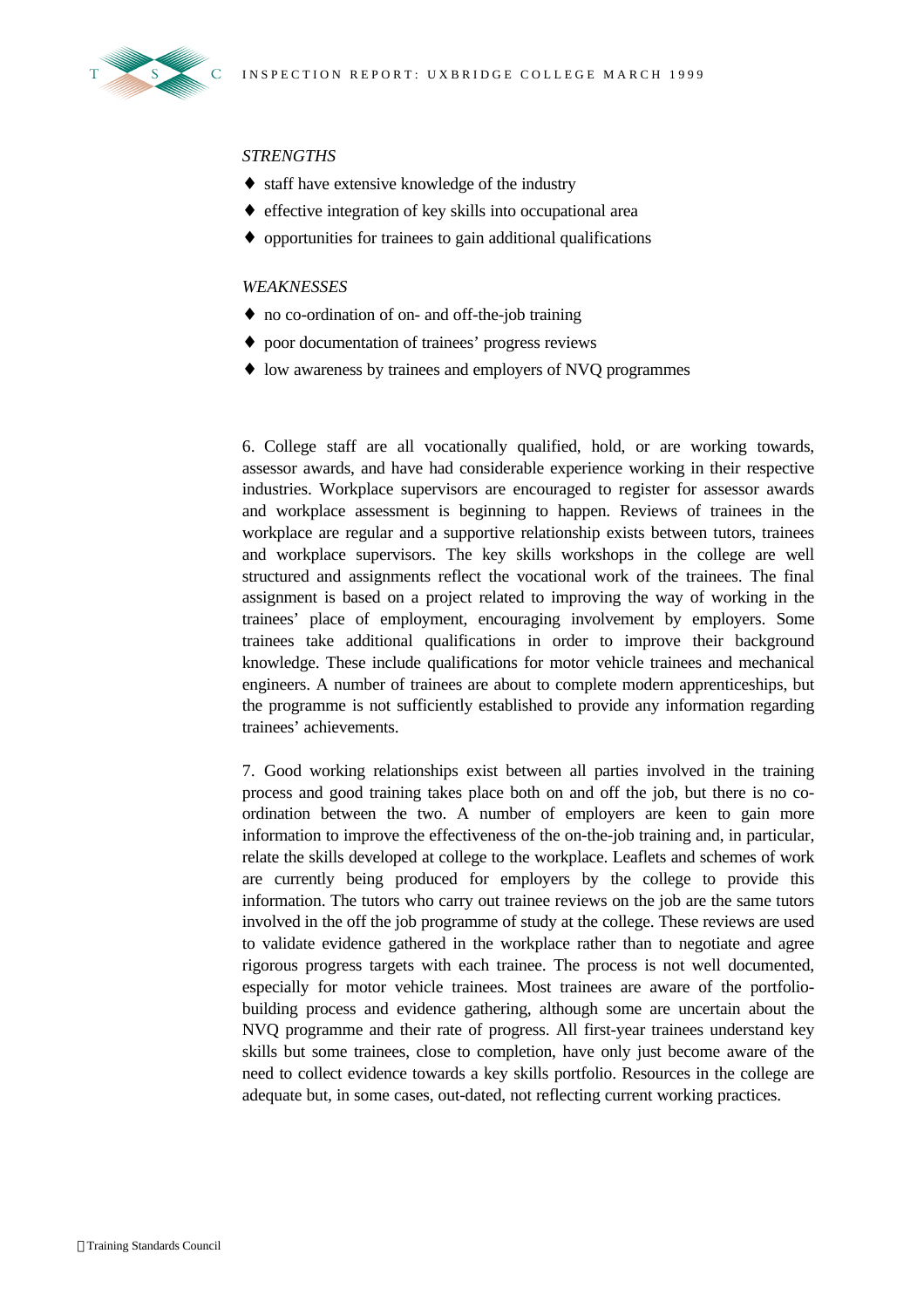

### **GENERIC AREAS**

#### **Equal opportunities Grade 1**

8. Uxbridge College has comprehensive equal opportunities arrangements in place and is committed to widening participation by the local community and ensuring that their courses are open and accessible to all. This commitment is detailed in the college's strategic and operational plans. According to these plans, equality of opportunity is a core value of the college, both in relation to employees and to students and trainees. The college has an equal opportunities policy designed to prevent discrimination and harassment in the recruitment and management of employees. Another policy protects all students and trainees. The college has already, or is in the process of, taking action to deal with weaknesses identified through self-assessment. Inspectors agreed with the strengths identified by the college and found additional strengths. The grade awarded was higher than the grade proposed by the college in the self-assessment report.

#### *STRENGTHS*

- ♦ effective external promotion of equal opportunities
- ♦ good awareness by staff and trainees of equal opportunities issues
- ♦ excellent resources to support trainees with disabilities
- ♦ wide range of equal opportunities data collected and analysed to inform future actions
- ♦ comprehensive equal opportunities review arrangements

#### *WEAKNESSES*

♦ no significant weaknesses identified

#### *GOOD PRACTICE*

*The college recently promoted its courses and services through a local commercial radio station. A series of advertisements were produced and broadcast. One of the advertisements was broadcast in Hindustani. The broadcast time of this advertisement was planned to target not only Hindustani-speaking students and trainees but also their parents.*

9. The college's commitment to equal opportunities is effectively promoted in all marketing and promotional literature. The college has used local radio advertising as a promotional tool, and has produced advertisements in languages appropriate to the local community. Images within printed marketing materials adequately reflect the local community and promote men and women in non-traditional occupational roles. The college has recently employed a full-time community outreach officer to encourage wider participation among all sections of the local community, with a particular emphasis on under-represented groups. All college staff attend equal opportunities training workshops as part of an annual staff training programme. The college is closed to students and trainees for several days each academic year, so that all staff can attend one of around four different workshops. One of the factors influencing the content of the training workshops is an analysis of equal opportunities data, which is regularly collected by the college. Statistics are collected in relation to students' and trainees' age, ethnic background and disability. These data are analysed and measured against previous data to inform future marketing and recruitment targeting for under-represented or declining groups.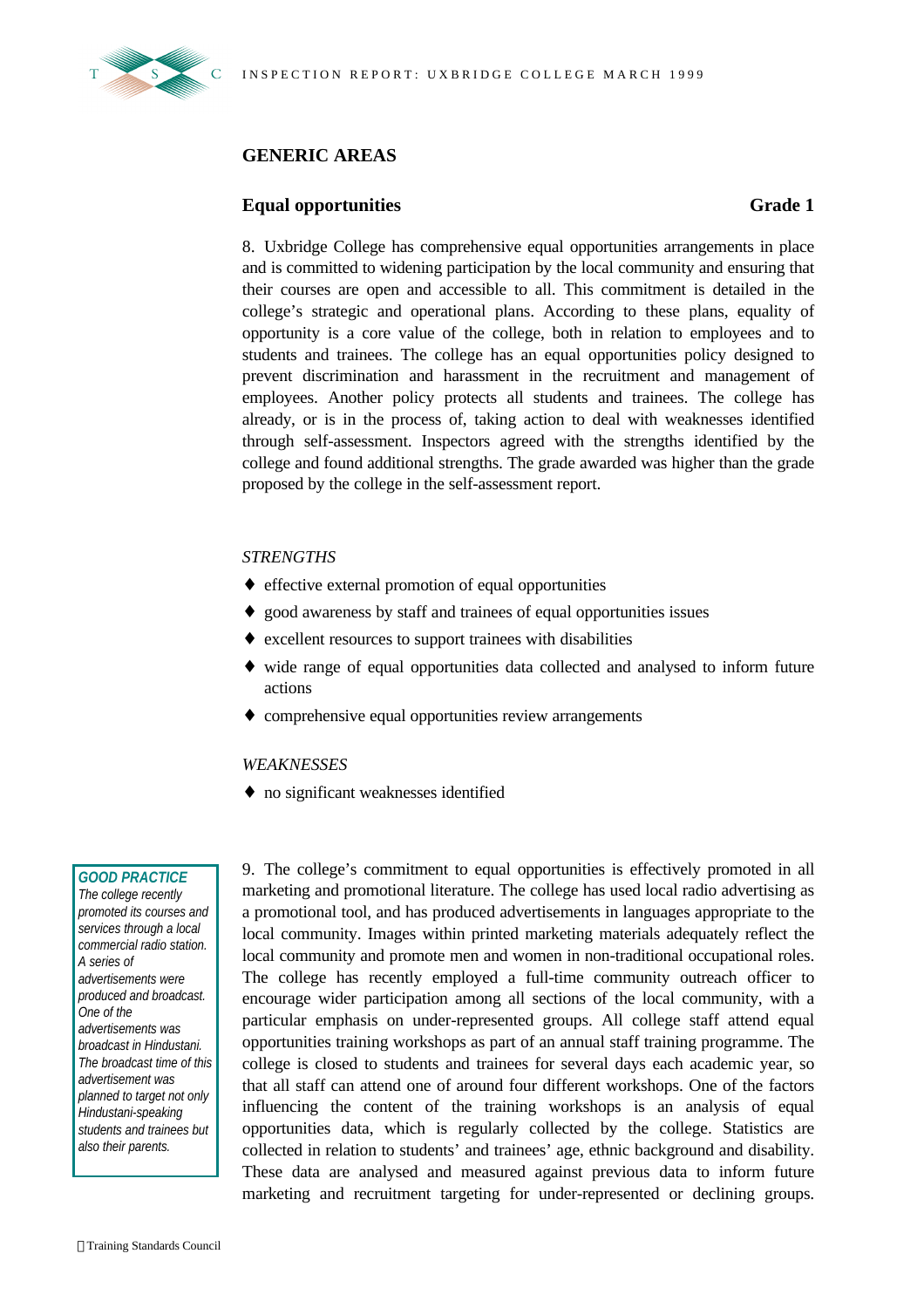

Similar sets of data are collected and analysed in respect of employees, but in addition, their training records are analysed to ensure equal opportunities awareness training is current and available to all. The equal opportunities arrangements of the college are regularly reviewed. Each section of the college has an input into the process and the review group has a panel on which students and trainees are represented. Once the review is completed, all staff have an opportunity to comment on and influence the process through the monthly staff briefing sessions.

10. The college provides excellent access for trainees with disabilities. Wheelchair access is freely available, via wide access and automatic doors, ramps and lifts, to all areas of the college campus, apart from one block on the main Uxbridge site. Should a trainee or student require access to this block of teaching rooms, staff rearrange lesson timetables and teaching locations to overcome the problem. This has been done on at least two occasions in the past. Trainees with a hearing impairment are very well supported by the college. There is currently one full-time member of staff who is trained as a communicator for the hearing-impaired and the college has access to a further six trained communicators.

#### **Trainee support Grade 2**

11. The modern apprenticeship programme at Uxbridge College accounts for a very small percentage of the total student population. Trainees join the college modern apprenticeship programme directly by referral from employers or transfer from fulltime courses, once employment has been secured. Trainees undergo an induction programme at the college and have a good memory of the contents. Throughout the training period, trainees are well supported by their tutors, both on and off the job. Reviews are regular and work based assessment and evidence gathering is encouraged. The college environment is welcoming, with prints and paintings on all the corridor walls. The staff are friendly and helpful. Inspectors agreed with the strengths and weaknesses in the self-assessment report, with the exception of one strength which was regarded as being no more than normal practice. Additional strengths and weaknesses were identified and inspectors agreed with the grade proposed by the college.

#### *STRENGTHS*

- ♦ each trainee allocated a personal tutor
- ♦ dedicated support staff available to all trainees
- ♦ excellent learning centre resources
- ♦ good progression advice and support

#### *WEAKNESSES*

- ♦ key skills not systematically assessed on entry
- ♦ trainees not always clear about availability of resources and support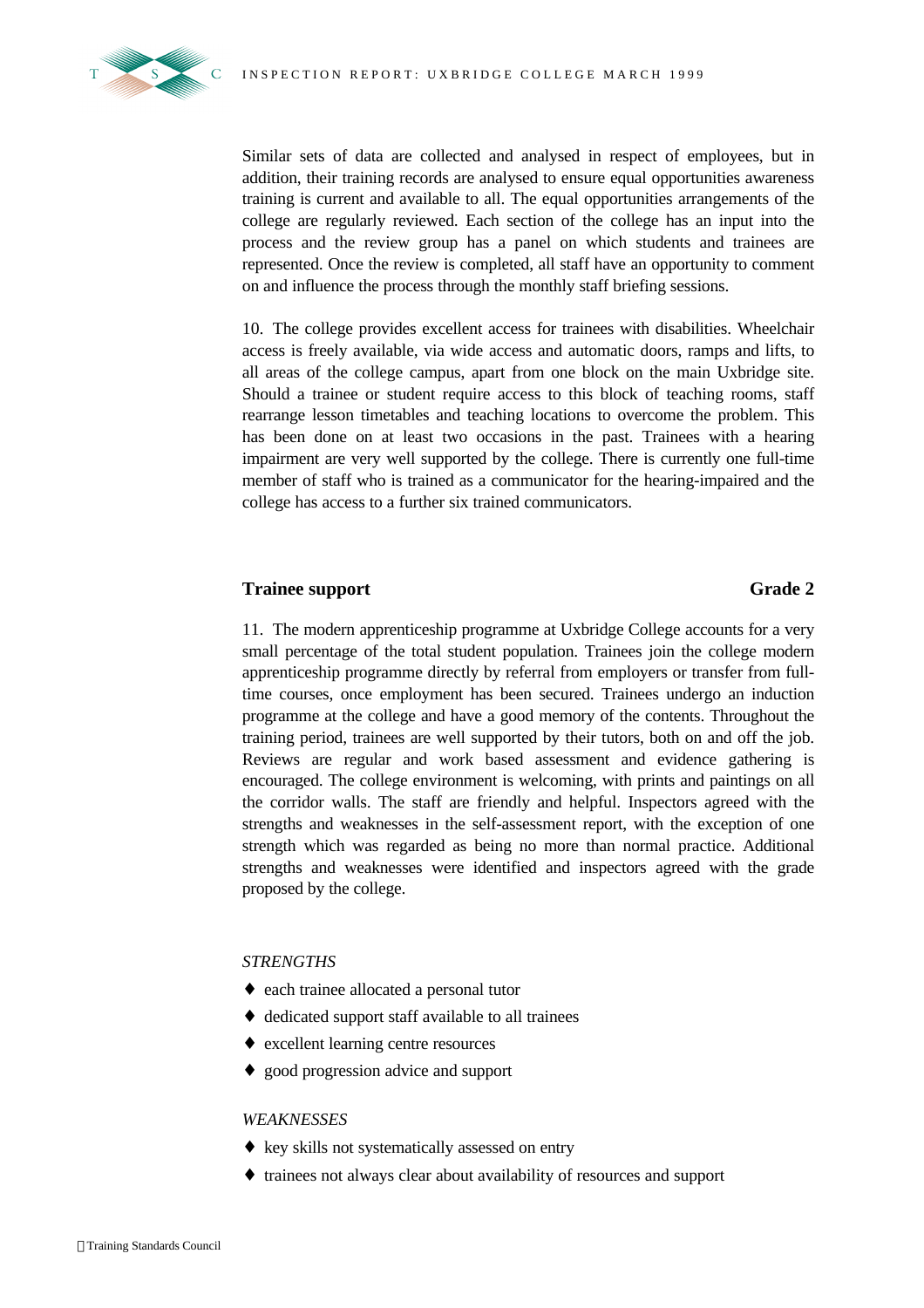

12. Trainees gain places on the modern apprenticeship programme as a result of employer contact or referral from careers office. College staff promote the programme at education and industry conventions. All prospective trainees are interviewed and a report sheet has recently been introduced to standardise the process. An initial assessment of trainees' basic skills ability is used to identify any additional learning needs and suitable learning support is organised through the college's support team. Trainees are allocated a nominated tutor as their contact person throughout their programme. It is this member of staff who completes trainees' on-the-job progress reviews. All trainees attend a college induction and are issued with a handbook containing policies and procedures. All trainees can use the library and learning centres on the college site, which are well stocked with programme-related software and appropriate learning packages. Dedicated support staff assist in these areas and can be called upon by any trainee at any time. Representatives from higher education establishments and various employers are invited into the college to advise trainees on progression routes. The college has a guidance and advice service which is well resourced with a wide range of information for the benefit of all trainees. Trainees are also able to arrange confidential advice sessions with well-qualified guidance and support staff.

13. Trainees demonstrate an excellent understanding of key skills and apply them effectively to their tasks, but there is no systematic assessment of their key skills ability on entry. Individual training plans are limited to detailing units of the expected outcome qualification. The same information is contained in all individual training plans and all trainees work towards the same level of key skills. The individual training plans meet contractual requirements but are not generally used as working documents. However, in addition, each trainee has an individual college learning agreement, kept by their tutor, which records any accreditation of prior learning and is updated each term to note any amendments to the original agreement. Feedback is not systematically sought from all trainees or employers as part of the college monitoring and evaluation process. Some trainees are unsure of their progress on the NVQ programme and are unaware of how to access all the facilities and support available to them.

#### **Management of training Grade 2**

14. Uxbridge College employs 340 staff, five of whom are directly engaged in the delivery of government-funded training. Overall responsibility for the management of the contract with West London TEC lies with the vice principal but responsibility is delegated to staff who work within the college's business unit. The staff who manage the modern apprenticeship programmes have their own administrative support as well as that which is provided by the wider college. The college has a three-year strategic plan covering the period 1997 to 2000. This is supported by annual development plans prepared and presented by each area of the college, including the business unit. The self-assessment report was generally accurate in identifying the key strengths and weaknesses relating to the management of training. Resulting action plans are clear and much work has been completed or is well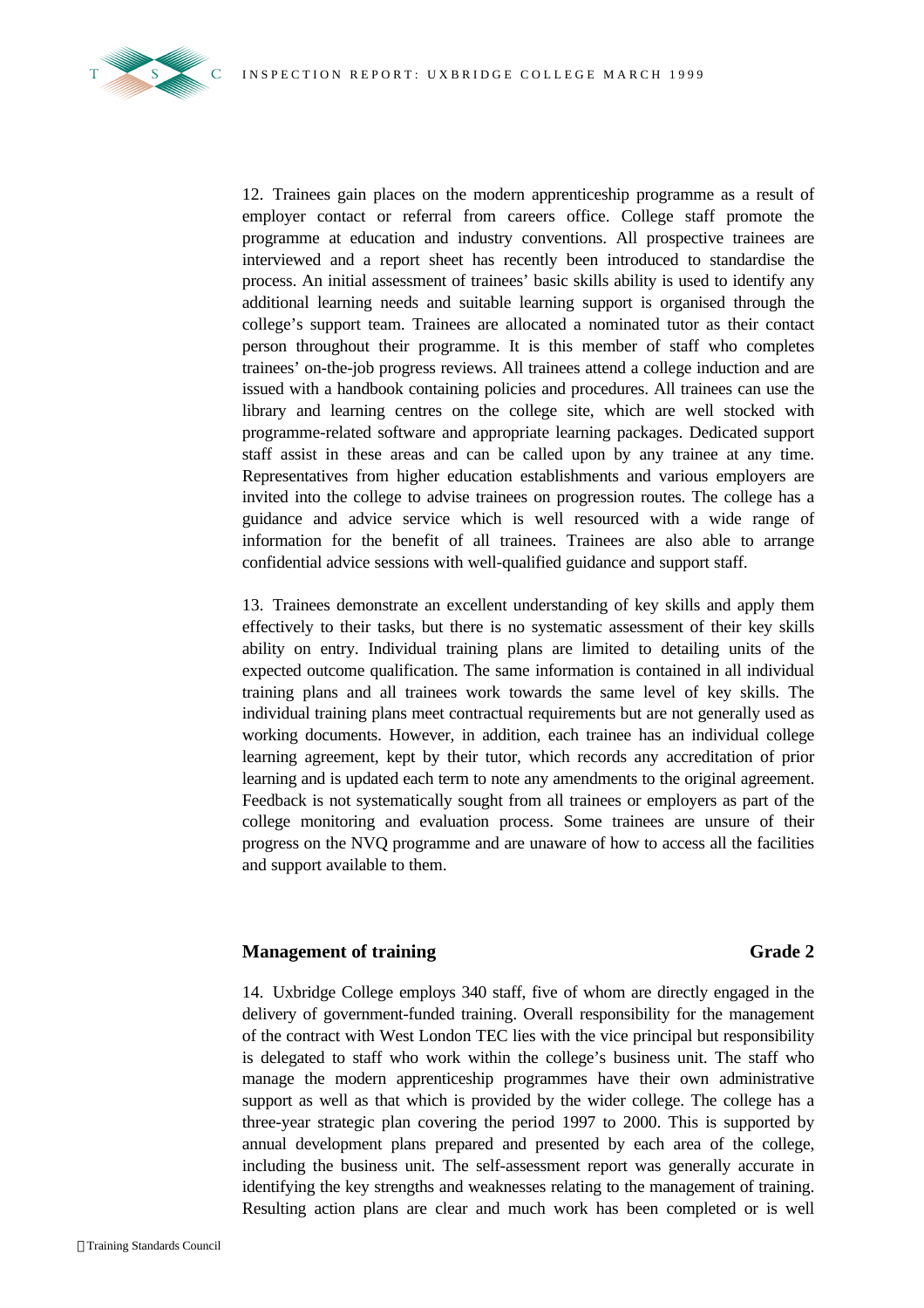



underway. Inspectors found additional important strengths and awarded a higher grade than that proposed by the college.

#### *STRENGTHS*

- ♦ excellent internal communications
- ♦ managers encourage open debate among staff and recognise the efforts of individuals and teams
- ♦ staff well trained to support trainees with diverse needs
- ♦ well-documented procedures for staff recruitment and development

#### *WEAKNESSES*

♦ some management systems do not extend to work-based training programmes

15. The college has made careful arrangements to ensure effective internal communication. Staff are well informed, through a variety of media, on a range of issues affecting all aspects of the college. There is an open approach to the sharing of information. Following each monthly senior management meeting, a briefing note is prepared for the next level of managers. Managers then use the briefing note as a basis for their own departmental meetings with staff, adding local issues where appropriate. During these meetings, staff are given a feedback sheet and encouraged to respond to the issues presented by senior managers in the briefing note. The feedback is then reviewed by individual senior managers or, in the case of more general feedback, by the senior management team. The college principal holds regular, surgery-style, confidential discussion days for all staff. Staff are able to drop in or make an appointment to discuss any issues with the principal. This approach is well respected by all staff and seen as being of great benefit. Through internal memoranda and a newsletter, the efforts and achievements of individuals and teams are celebrated with all staff.

16. There are comprehensive staff recruitment, appraisal and development procedures in place. Trainees have access to staff who are well trained to support their individual, and sometimes specialist needs. This includes support for basic skills and for those trainees with dyslexia or hearing impairments. All staff hold a clear job description and, together with a range of jointly agreed targets and objectives, this is formally reviewed through an annual appraisal and six-monthly review process. In support of this process, there is a system of classroom observations, in which all teaching staff are observed at least once a year. Their performance is recorded, and detailed feedback is provided to the observed member of staff at the time of the observation. The records are used to inform the appraisal process and to assist in the identification of both individual and generic staff development needs. The observation of staff has been extended to include the observation of non-teaching employees. This recent development is not systematic across all areas of the college and as yet does not include those staff responsible for government-funded training. A wide range of management information is regularly collected and analysed to inform management decisions and actions. Students'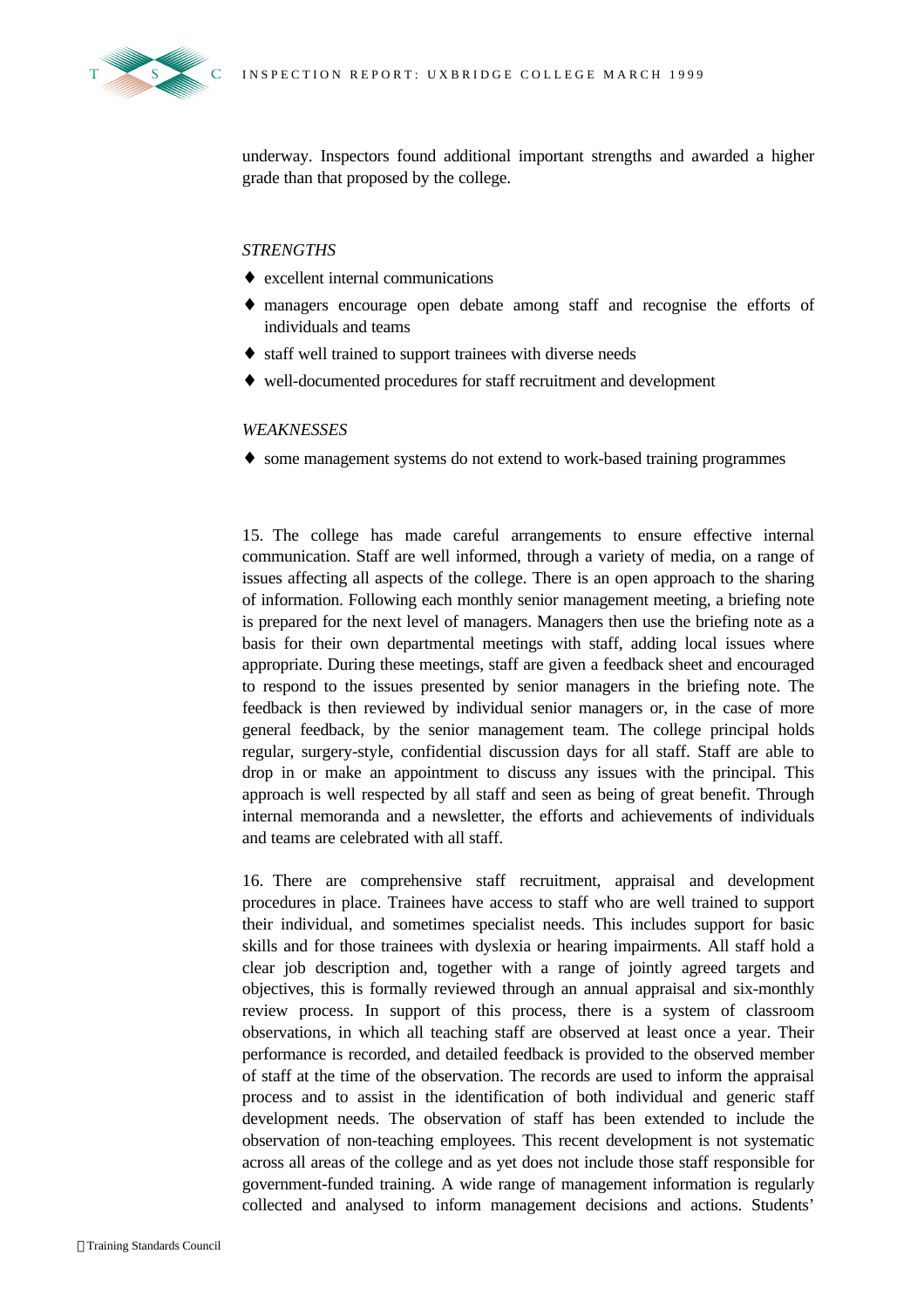

achievement and retention targets are set and rigorously reviewed, but this level of detail is only available in respect of the main college curriculum. While modern apprentices are included in the curriculum targets, they are not currently identified as a separate group.

### **Cality assurance Grade 2**

17. Uxbridge College has a comprehensive quality assurance manual which meets TEC and awarding body requirements. There is a clear commitment from management and staff to deliver good-quality training to trainees and local employers. Quality assurance arrangements are well documented, fully understood and supported by all staff. Trainees and employers are also provided with comprehensive information regarding these arrangements. Quality assurance procedures and policies relate to the whole college, as do review and monitoring arrangements which are focused on the college curriculum activities. The selfassessment report accurately identified strengths and weaknesses in respect of the quality assurance of training programmes. Inspectors found that the timescale of the action plan produced to address perceived weaknesses was realistic. Inspectors also identified additional strengths and awarded a higher grade than the college.

#### *STRENGTHS*

- ♦ comprehensive quality assurance manual and procedures
- ♦ quality assurance understood and implemented by all staff
- ♦ quality assurance procedures lead to improved performance by trainers
- ♦ comprehensive and accurate self-assessment report

#### *WEAKNESSES*

♦ some quality assurance arrangements not extended to work-based training programmes

18. The college has a set of comprehensive quality assurance procedures which, in the main, relate to courses funded by the FEFC. There is no specific reference to government-funded work-based training and none of the quality assurance activities relate specifically to trainees. In reality, however, most arrangements do extend to cover trainees and work-based training programmes. The college recognises that the procedures need updating and has already completed a new procedures manual specifically relating to work-based training. Quality assurance arrangements are fully understood and supported by staff. All staff encourage the sharing of good practice and welcome opportunities to improve any aspect of their working practices. They regard the observation of classroom sessions positively and respond well to constructive feedback. Internal verification is ongoing and involves systematic observation of assessments in the college and in the workplace. Details of the review and evaluation procedures are given in the procedures manual. These